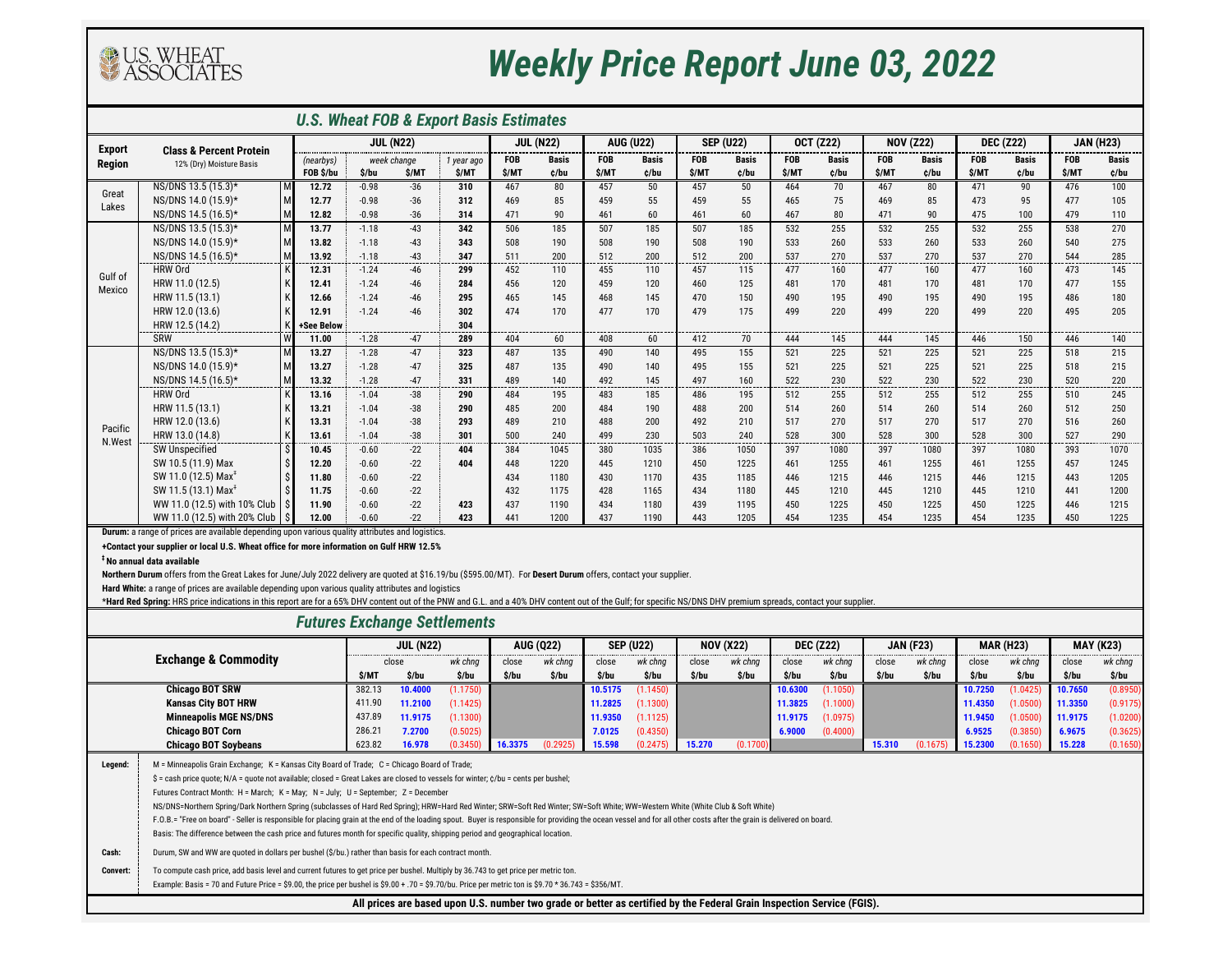

## *Weekly Price Report June 03, 2022*

|                     | <b>Ocean Freight Rate Estimates for Nearby Delivery</b>                                                                             |                 | U.S. dollars/metric ton |                 |                |                    |                |                      |                 |                                                                              |
|---------------------|-------------------------------------------------------------------------------------------------------------------------------------|-----------------|-------------------------|-----------------|----------------|--------------------|----------------|----------------------|-----------------|------------------------------------------------------------------------------|
| Export              | <i>Import</i>                                                                                                                       |                 | Handy                   | Handymax        | Panamax        | Freight Index**    | General        | <b>Grain Freight</b> | Number of       | <b>Ocean Freight Rate Indices</b>                                            |
| Region              | Region                                                                                                                              |                 | 25-30 TMT               | 40-46 TMT       | 54+ TMT        | <b>Week Ending</b> | Index          | Index                | <b>Fixtures</b> | 650                                                                          |
| U.S. Gulf           | Mexico (Veracruz)                                                                                                                   |                 | 31                      | $\overline{27}$ |                | 6/3/2022           | 514.4          | 601.0                | 229             |                                                                              |
| U.S. Gulf           | W. South America (Peru/Ecu)                                                                                                         |                 |                         |                 | 60             | 5/27/2022          | 517.4          | 601.0                | 438             | 600                                                                          |
| U.S. Gulf           | S. South America (Chile)                                                                                                            |                 |                         |                 | 76             | 5/20/2022          | 517.9          | 601.0                | 413             |                                                                              |
| U.S. Gulf           | N. South America (Colombia)                                                                                                         |                 | 45                      | 45              | 46             | 5/13/2022          | 510.0          | 597.2                | 443             | 550                                                                          |
| U.S. Gulf           | E. South America (Brazil)                                                                                                           |                 |                         | 46              |                | 5/6/2022           | 501.6          | 597.2                | 320             |                                                                              |
| U.S. Gulf           | West Africa (Nigeria)                                                                                                               |                 | 65                      |                 |                | 4/29/2022          | 496.7          | 597.2                | 511             | 500                                                                          |
| U.S. Gulf           | East Mediterranean (Italy)                                                                                                          |                 | 78                      |                 |                | 4/22/2022          | 495.0          | 597.2                | 470             |                                                                              |
| U.S. Gulf           | West Mediterranean (Morocco)                                                                                                        |                 | 65                      |                 |                | 4/14/2022          | 494.7          | 595.2                | 391             | 450                                                                          |
| U.S. Gulf           | Persian Gulf (Iraq)                                                                                                                 |                 |                         |                 | 139            | 4/8/2022           | 496.1          | 595.2                | 546             |                                                                              |
| U.S. Gulf           | Middle East (Egypt)                                                                                                                 |                 |                         |                 | 75             | 4/1/2022           | 497.3          | 599.3                | 510             | 400                                                                          |
| U.S. Gulf           | Japan                                                                                                                               |                 |                         | 80              |                | 3/25/2022          | 501.8          | 599.3                | 481             | Oct-21<br>Dec-21<br>Feb-22<br>Apr-22<br>$Jun-21$<br>Aug-21<br><b>Jun-22</b>  |
| Mid Atlantic        | N. South America (Venezuela)                                                                                                        |                 | 44                      |                 |                | 3/18/2022          | 504.6          | 601.2                | 433             | -Grain Freight Index<br>-General Index                                       |
| Mid Atlantic        | West Africa (Nigeria)                                                                                                               |                 | 63                      |                 |                | 3/11/2022          | 488.8          | 576.8                | 499             |                                                                              |
| <b>Mid Atlantic</b> | Middle East (Egypt)                                                                                                                 |                 |                         |                 | 73             | 3/4/2022           | 474.3          | 570.7                | 522             | <b>Handymax Freight Estimates</b>                                            |
| St. Lawrence        | N. South America (Venezuela)                                                                                                        |                 | $\overline{20}$         |                 |                | 2/25/2022          | 471.3          | 566.3                | 501             | 55                                                                           |
| St. Lawrence        | Europe/Rotterdam                                                                                                                    |                 |                         |                 | 60             | 2/18/2022          | 465.8          | 565.1                | 490             | 50                                                                           |
| <b>Great Lakes</b>  | East Mediterranean (Italy)                                                                                                          |                 | 99                      |                 |                | 2/11/2022          | 463.3          | 564.1                | 540             |                                                                              |
| <b>Great Lakes</b>  | West Mediterranean (Spain)                                                                                                          |                 | 98                      |                 |                | 2/4/2022           | 462.7          | 526.6                | 404             | 45                                                                           |
| <b>Great Lakes</b>  | Europe/Rotterdam                                                                                                                    |                 | 95                      |                 |                | 1/28/2022          | 464.6          | 561.4                | 523             | $\overline{5}$<br>40                                                         |
| <b>Great Lakes</b>  | West Mediterranean (Morocco)                                                                                                        |                 | 100                     |                 |                | 1/21/2022          | 470.7          | 566.3                | 495             | <b><i><u>S/metric</u></i></b>                                                |
| PNW                 | W. South America (Peru/Ecu)                                                                                                         |                 | 62                      |                 |                | 1/14/2022          | 494.9          | 596.3                | 563             | 35                                                                           |
| PNW                 | S. South America (Chile)                                                                                                            |                 | 65                      |                 |                | 1/7/2022           | 494.9          | 596.3                | 563             | 30                                                                           |
| <b>PNW</b>          | N. South America (Colombia)                                                                                                         |                 | 60                      |                 |                | 12/29/2021         | 494.5          | 596.3                | 517             | 25                                                                           |
| PNW                 | Persian Gulf (Iraq)                                                                                                                 |                 |                         |                 | 112            | 12/24/2021         | 501.6          | 596.3                | 517             |                                                                              |
| PNW                 | Middle East (Egypt)                                                                                                                 |                 |                         |                 | 75             | 12/17/2021         | 498.1          | 596.3                | 480             | 20<br>Feb-22<br>Apr-22<br>Aug-21<br>Oct-21<br>Dec-21<br>$Jun-22$<br>$Jun-21$ |
| <b>PNW</b>          | East Africa (Djibouti/Mombasa)                                                                                                      |                 |                         | 76              | 80             | 12/10/2021         | 501.6          | 596.3                | 517             |                                                                              |
| <b>PNW</b>          | South Asia (Mal/Indon/Phil/Sing)                                                                                                    |                 |                         |                 | 55             | 12/3/2021          | 499.1          | 596.3                | 484             | -Mexico Gulf origin<br>Japan PNW origin                                      |
| <b>PNW</b>          | Taiwan                                                                                                                              |                 |                         | 58              | 68             | 11/19/2021         | 499.2          | 596.3                | 427             |                                                                              |
| <b>PNW</b>          | South Korea                                                                                                                         |                 |                         | 50              | 60             | 11/12/2021         | 521.5          | 624.1                | 530             | <b>Selected Exchange Rates</b>                                               |
| PNW                 | Japan                                                                                                                               |                 |                         | 47              |                | 11/5/2021          | 523.7          | 624.1                | 449             | 1.00<br>1.50                                                                 |
|                     | Sources: *Trade representatives and recent shipments, **Maritime Research, Inc., ***Nominal Major Currencies, Federal Reserve Board |                 |                         |                 |                |                    |                |                      |                 |                                                                              |
|                     |                                                                                                                                     |                 |                         |                 |                |                    |                |                      |                 | <b>.45</b><br>0.95                                                           |
|                     | Summary of Foreign Currency Exchange Rates (versus \$1 U.S.)                                                                        |                 |                         |                 |                |                    |                |                      |                 | .40                                                                          |
| <b>Week Ending</b>  | Index***                                                                                                                            | Argentina       | Australia               | <b>Brazil</b>   | Canada         | Egypt              | EU             | Japan                | Russia          | Dollar/Euro<br>0.90                                                          |
| 6/3/22              | N/A                                                                                                                                 | 120.66          | 1.387                   | 4.778           | 1.259          | 18.60              | 0.933          | 130.9                | 63.59           | U.S. Dollar/ Canadian Dollar<br>1.35                                         |
| 5/27/22             | 118.5                                                                                                                               | 119.55          | 1.397                   | 4.738           | 1.272          | 18.57              | 0.932          | 127.1                | 66.22           | U.S.<br>0.85<br>1.30                                                         |
| 5/20/22             | 119.5                                                                                                                               | 118.49          | 1.424                   | 4.864           | 1.285          | 18.26              | 0.948          | 127.8                | 62.22           |                                                                              |
| 5/13/22             | 121.0                                                                                                                               | 117.42          | 1.444                   | 5.046           | 1.293          | 18.29              | 0.961          | 129.3                | 64.72           | 0.80<br>1.25                                                                 |
| 6/3/21<br>6/3/17    | 111.2<br>N/A                                                                                                                        | 45.17<br>15.978 | 1.306<br>1.335          | 5.077<br>3.297  | 1.210<br>1.347 | 15.66<br>17.950    | 0.825<br>0.888 | 110.3<br>110.5       | 73.20<br>56.59  | 0.75<br>1.20                                                                 |
| 1 year change       | N/A                                                                                                                                 | 167.13%         | 6.21%                   | $-5.88%$        | 4.03%          | 18.77%             | 13.12%         | 18.63%               | $-13.13%$       | Feb-22<br>Aug-21<br>Oct-21<br>Dec-21<br>Apr-22<br>Jun-22<br>Jun-21           |
| 5 year change       | N/A                                                                                                                                 | 655.17%         | 3.87%                   | 44.94%          | $-6.53%$       | 3.61%              | 5.00%          | 18.47%               | 12.37%          | - Canadian Dollar<br>• Furo                                                  |
|                     |                                                                                                                                     |                 |                         |                 |                |                    |                |                      |                 |                                                                              |
|                     |                                                                                                                                     |                 |                         |                 |                |                    |                |                      |                 |                                                                              |

The weekly prices as reported by U.S. Wheat Associates are compiled through research from numerous market sources, including U.S. wheat exporters of all classes from various U.S. ports. The prices reported are representati of number two grade and the proteins indicated. **They are not intended to represent offers nor should importers of U.S. wheat rely upon them as such. Additional factors may alter these prices significantly.** 

These factors may include: (1) payment terms (differing from cash against documents which are the terms used in the U.S. Wheat Associates price report); (2) various quality factors, and method of quality certification; (3)

(USW prices represent Free on Board and do not include loading rate quarantees, stevedoring costs or other elevator tariff charges); (4) different delivery periods than indicated in monthly prices reported by U. S. Wheat A

U.S. Wheat Associates recommends regular contact with exporters of U.S. wheat in order to receive offers representative of your requirements.

This contact will allow importers to review contract terms and better understand the U.S. grading system, role and function of the Federal Grain Inspection Service (FGIS).

Contact: For questions, please contact Michael Anderson at manderson@uswheat.org.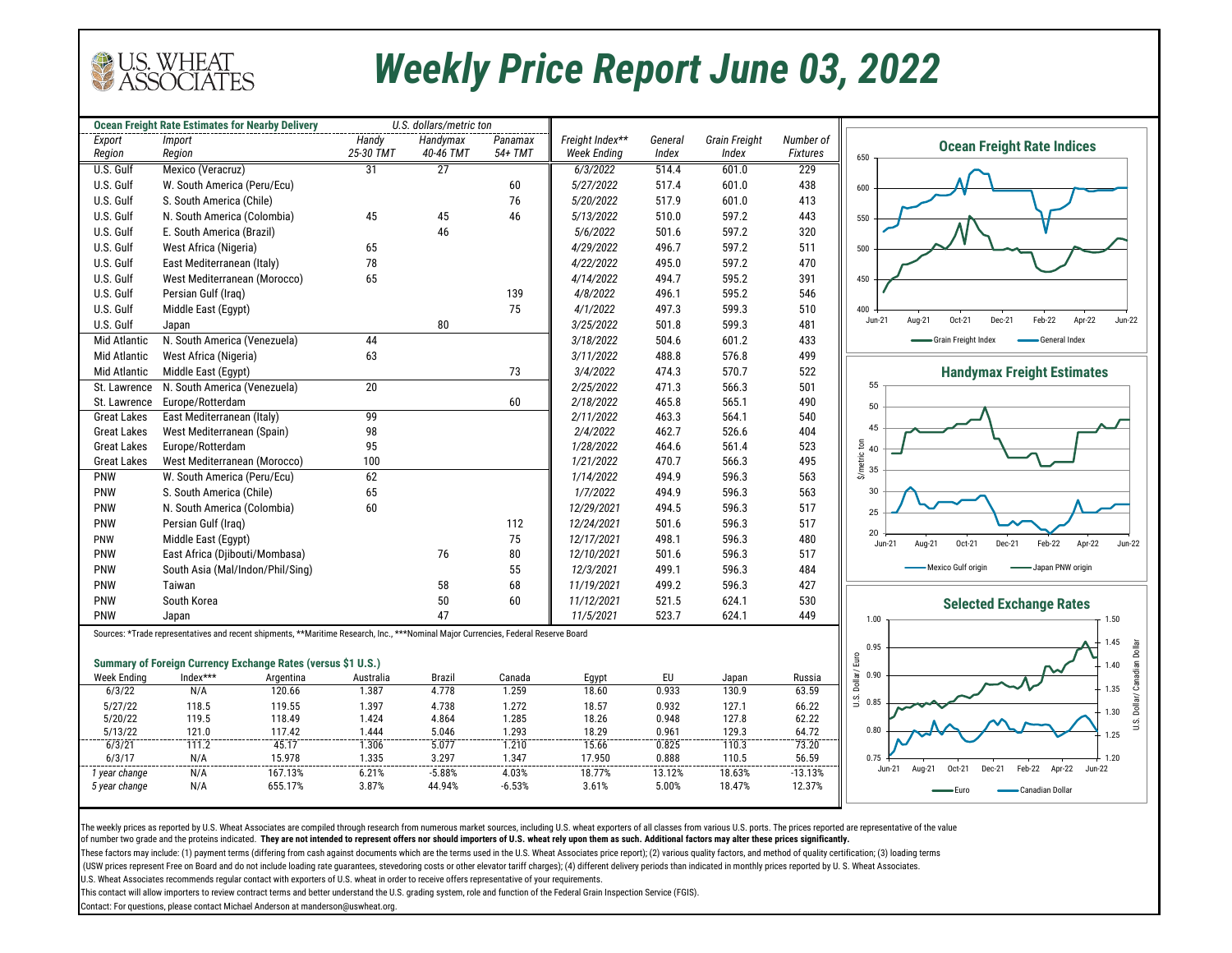